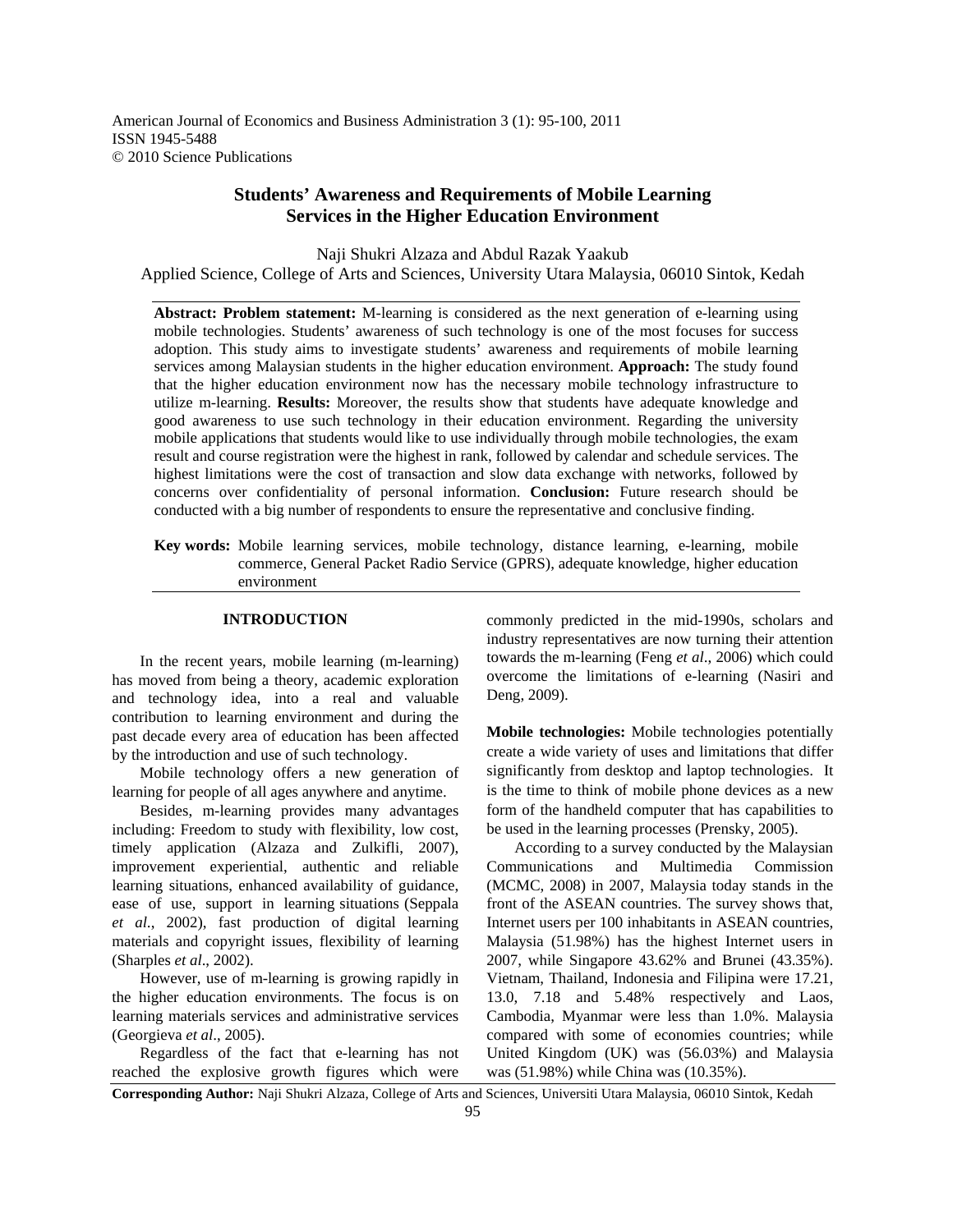**Mobile penetration:** Mobile penetrations increasingly affect the diffusion of information as well as business and learning activities. They gain broad acceptance due to the increased need in supporting the mobile workforce and the rapid improvement in the devices and wireless technologies for communication.

 According to MCMC (2008), the mobile phones penetration in Association of Southeast Asian Nations (ASEAN) countries; Malaysia (72.3%) stand in the front of the ASEAN after Singapore (109.3%) followed by Brunei (66.5%), Thailand (63.0%) and Filipina (50.8%). While Indonesia, Vietnam, Laos and Cambodia were 28.3, 18.2, 10.8 and 7.9% respectively, Myanmar was only (0.4%). Moreover, the survey indicates that the mobile penetration in the last four years kept growing in most states of Malaysia.

 Moreover, MCMC survey investigated the use of internet through hand phones in Malaysia. It indicates that only 13.7% of users accessed the Internet through their hand phones. This is a drop of 4.7% points from year 2006. Among those who accessed the Internet on their mobiles, 84.4% used General Packet Radio Service (GPRS) while 16.5% used 3G, 12.1% used WAP and 1.5% used Enhanced Data Rates for Global Evolution (EDGE).

# **Mobile learning services in the higher education:**

M-learning is considered as the next form of e-learning using mobile technologies to enable teachers and learners to conduct their learning process anywhere and anytime. However, the main difference between elearning and m-learning is in the addition of capabilities and limitations in the evolution aspects. Scholars believe that m-learning is an e-learning regardless location and time.

 Mirski and Abfalter (2004) defined m-learning as an emerging form of distance learning that offers both teachers and learners the opportunity to interact with educational material using a wireless handheld device. Georgieva *et al*. (2005) state that m-learning is based on the use of mobile devices supported with wireless technology.

 Table 1 shows the main features of e-learning, wireless learning (w-learning) and m-learning. It shows that m-learning services are more portable than the previous kinds of services. The differentiation is based on the capability of the service which comprises the connection protocol used to access the service; the accessibility of the service regarding the place; the connectivity of the service based on the ability to connect via various networks and the size of the device and its screen which used in such service (Attewell, 2005; Wentzel *et al*., 2005).

 Therefore, the m-learning services can be classified into two categories based on the information provided: (1) learning material services and (2) learning administrative services (Georgieva *et al*., 2005). Indeed, this study focuses on the administrative information.

**Services of m-learning:** Mobile learning services have been increased through the capability of the mobile technology itself. However, Georgieva *et al*. (2005) investigated the m-learning systems and classified them into seven divisions based on mobile devices and their capabilities: Communication technology used; communication between students and lecturers; access of services whether online or offline; the location of learners; information which comprise learning materials and administrative information and elearning standards whether supported or not (Rekkedal and Dye, 2007).

 A survey conducted at Sofia University about the student's attitude towards the m-learning and its integration in education environment found that among students involved in Bachelor of Science (BSc) and Master of Science (MSc) programs at age (19-26) years old found that 62% appreciate the concept of mobile learning very much and just 10% of the respondents do not have idea at all (Yordanova, 2007).

Table 1: Comparison features of e-learning, w-learning and m-learning

|               | $\sim$                                     |                               |                                                          |
|---------------|--------------------------------------------|-------------------------------|----------------------------------------------------------|
| Feature       | E-learning                                 | W-learning                    | M-Learning                                               |
| Protocol      | Web-based                                  | Web-Based                     | WAP-based                                                |
| Accessibility | Anywhere                                   | Campus                        | Anywhere and anytime                                     |
| Network       | Wired                                      | Wireless                      | <b>Wireless</b>                                          |
|               | Connectivity Intranet or intranet networks | Local campus networks such as | Mobile networks: GSM, GPRS, UMTS or                      |
|               |                                            | Wi-Fi                         | <b>CDMA</b>                                              |
| Device size   | PC or laptop                               | Laptop or tablet PC           | Mobile phone, smart phone or PDA phone                   |
| Screen size   | "Normal" screen size,                      | "Medium" screen size,         | very small (mobile phone) to a maximum of $480\times640$ |
|               | $14-17$ inches                             | $10-15$ inches                | pixels. More common for PDA is $240\times320$ pixels     |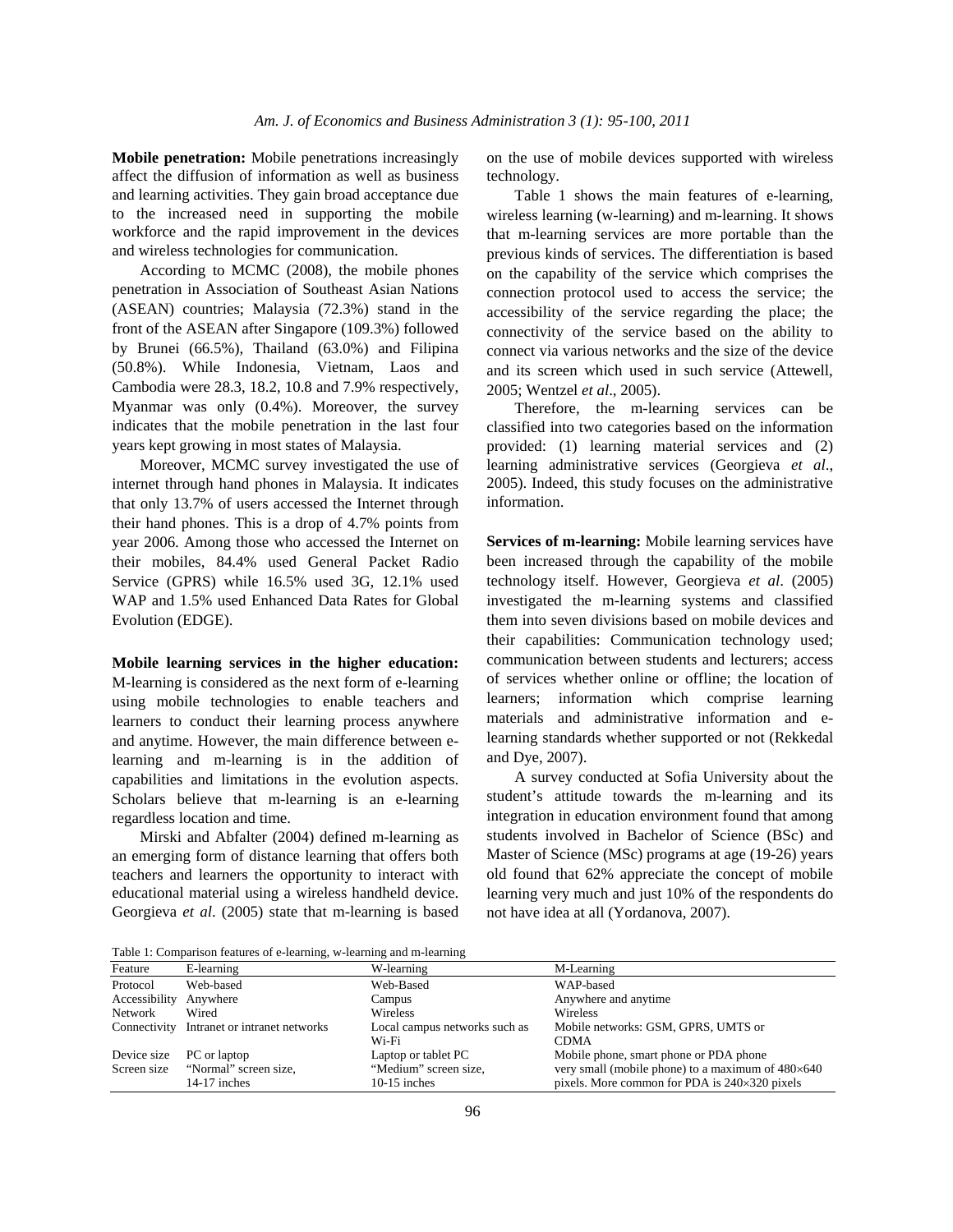According to Karim *et al*. (2006), mobile services in Malaysian educational environment concern on information delivery via SMS. The information consists of admission status, course registrations and examination results.

 Corlett *et al*. (2005) provide a prototype application that enables students to access course material, view their timetables, communicate via email and instance messaging and organize their ideas and notes. They found course work tool has the most impact on the learning despite it has the lower perceived of usefulness.

 Meng *et al*. (2004) provide a prototype that enables teachers and students to discuss with each other through PDAs or Personal Computers (PCs). Their prototype provides some beneficial services including shared whiteboard, online presentation and user management permissions. However, these services can make the communication between lecturers and their students easier.

 Rekkedal and Dye (2007) investigated in depth a project for the Norwegian Knowledge Institute (NKI) that includes three intervals, which are From e-learning to m-learning (2000-2003), Mobile learning-the next generation of learning (2003-2005) and the ongoing project, incorporating mobile learning into mainstream education (2005-2007). The authors determined the specifications and characteristic of m-learning services that can provide via m-learning. The services are categorized based on the content of student course, ability to access the coursework functions, communication between learners and tutor using synchronous or asynchronous means, academic issues and rules and the navigation issues and capabilities.

 Nevertheless, Barker *et al*. (2005) highlighted some considerations that need to be taken into account when exploring the adoption of m-learning range from limitations of the wireless technologies themselves, to broader issues such as safety and security and training.

**Limitations of m-learning:** Limitations of m-learning services are considered as one of the issues that should be taken care of and be aware of when discussing mlearning implementation. Several studies (Corlett *et al*., 2005; Muthaiyah, 2004; Rekkedal and Dye, 2007; Seppala *et al*., 2002) noted that mobile devices have some limitations including: Memory size, battery life, high line cost and small screen. These limitations can hinder using mobile technology widely in learning. Nevertheless, Corlett *et al*. (2005) gave directions to extend the wireless network across the campus and to redesign software as well as hardware for m-learning purposes. Hence, university environment will be

adequate to utilize the latest technology innovation without delay (Seppala *et al*., 2002).

 However, developments in telecommunication technology provide new facilities and interfaces for students and staff of universities. In order to improve the organizational infrastructure for students and staff, every new technology arriving to the market has to be investigated for its benefit for daily use. In the case of the WAP, the consortium of Mobile Services for Campus and Student needs "Campus Mobil" was founded in order to investigate innovative services based on this technology (Barker *et al*., 2005).

#### **MATERIALS AND METHODS**

 This preliminary study aims to explore the students' awareness and requirements of mobile learning services among Malaysian students in the higher education environment. The instrument was adapted from Kim *et al*. (2006) and Walton *et al*. (2005). The survey was piloted and some minor changes were made. The instrument comprises two parts: Student's awareness of mobile learning services aspects and general information. The first part covers six dimensions that include the following: Awareness of mobile learning service aspects, current access to learning resources, mobile technologies for learning services, applications used through mobile technologies, limitations of mobile technologies and the university mobile services that suggested to using through mobile technologies. A 5-point Likert scale anchored by "Strongly Disagree" (1) and Strongly Agree (5) was used. The General Information part functions as a mechanism to collect users' demographic data and users' experience and knowledge with the mobile technology media.

#### **RESULTS AND DISCUSSION**

 A sample of 261 random selected students responding. 36.4% of respondents were male and 63.6% female, 85.8% were under the age of 26. Despite science and business made up the largest groups of respondents 46.4 and 44.4%, respectively, art studies were only 9.2%. In terms of education level, Bachelor made up the largest number with 86.2%, followed by master degree with 11.9% and each of Ph.D. and diploma was 1.9%. This indicates that the findings represent opinions of different levels of students.

 A 95% of the participants declared that they own a mobile device. Among those who own mobile devices, 80.1% own mobile phone and 10% own smart phone, while only 5% own PDA. In terms of mobile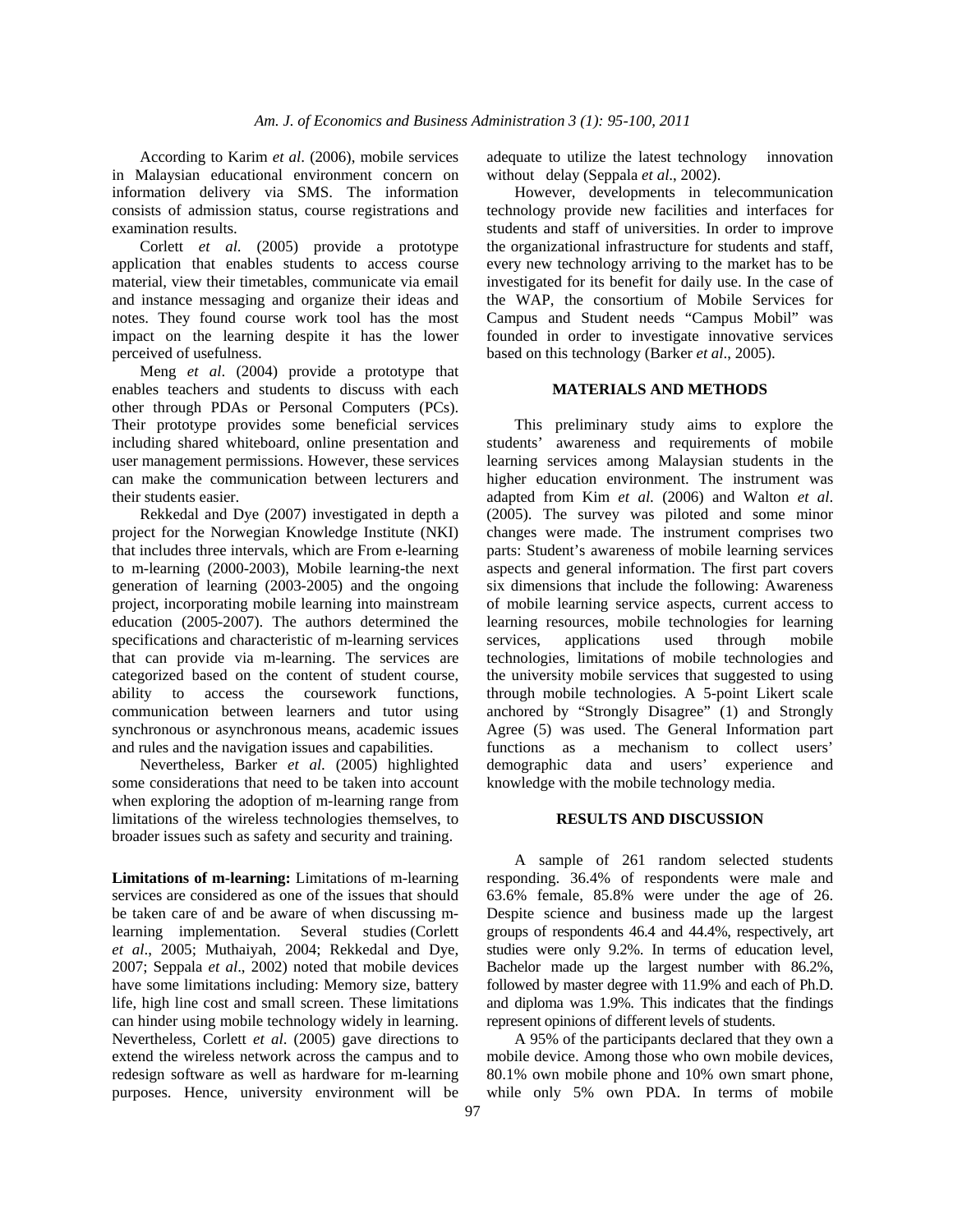application experience 51.7% have less than 5 years of using the mobile application experience; 42.5% have experience between 5 and 9 years; while only 5.7 have more than or equal 10 years. This indicates that the respondent experience, in terms of mobile application, is respectable.

 This study also examined the data on how participants connect through the wireless networks, 44.1% of participants are connecting through GPRS and 37.2% connecting through Wi-Fi, while 18.8% have no knowledge or experience before about the terms of wireless network connection. Regarding the mobile service provider, MAXIS (44.8%) made up the highest rate followed by CELCOM (34.5%) and DIGI (20.7%).

 For the ranges of five point Likert-scales were categorized into equal sized categories of low, moderate and high. Therefore, scores of less than 2.33  $[4/3 +$  lowest value (1)] is considered as low; scores of 3.67 [highest value (5)-4/3] is considered high and those in between considered moderate. Consequently, this study explored the students' awareness of the various mobile technology names. The abbreviations used below are  $NA = Not$  Aware,  $SA = Somewhat$ Aware,  $NS = Not Sure$ ,  $A = Award, VA = Very Award$ . Figure 1 shows that the participants are highly aware in terms of Laptop/Notebook (34.5% A, 57.5% VA) and Wireless connection such as Wi-Fi and GPRS. The remained were in moderate of awareness. However, for all mobile technology names, more than 50 percent of participants were aware or very aware of such technology.



Fig. 1: Students' awareness of mobile technologies names

The abbreviations used below are  $SD =$  Strongly Disagree,  $D = Disagree$ ,  $N = Neutral$ ,  $A = Agree$ ,  $SA =$ Strongly Agree. Study found that there was a correlation with the participant and learning resources where it found that they were highly agreed that the distance access to the University learning resources (47.1 A, 24.9% SA) with 82 percent overall agree and the access to learning resources while placement (47.1 A, 22.2% SA) are important for their learning. Furthermore, the results indicate that the students' perceptions of various barriers and obstacles they face when accessing online learning resources, were moderate. While the mean of difficulty in accessing electronically the University learning resources from workplace was 2.89 followed by difficulty in visiting the University learning resources (2.76), the mean of poor of awareness how to use was 2.59 followed by 2.48 for "do not have access to a University academic service by distance means".

 The potential for mobile technologies was examined for learning services. Participants were highly forwarded to be informed up-to-date anytime and regardless the place. Table 2 Shows that the most beneficial aspects of using mobile technologies for learning services were to give students an immediate access to information (51.3% A, 29.1% SA) and give them current information (54.8 A, 27.6% SA). Moreover, they were highly forwarded to keep in touch with their classmates and their lecturers, as well. The results also show that the increase contact with other students ( $M = 3.97$ ) followed by provide increased contact with place of study  $(M = 3.91)$  were highly mean followed by improve the ability to study  $(M = 3.87)$  and Increase contact with lecturers  $(M = 3.84)$ .

 Participants were also asked about the mobile applications that they like to use through mobile technologies. The uses for normal mobile phone (calling, SMS and MMS) were the high rank (33.3% A, 59.4% SA), followed by internet access (35.2% A, 49.8% SA). Furthermore, the usage for Intranet access (Local network), Word processing, Calendar and Database access were highly usage.

 The perceived limitations of mobile technologies were also investigated. The cost of transaction (40.6% A, 26.1% SA) and slow data exchange with networks were the highest ranked limitation (39.8% A, 24.9% SA), followed by concerns over confidentiality of personal information (47.1% A, 18.8% SA). Usability of mobile's keyboard was in low ranking, followed by need for training to use the device and poor portability of laptop.

 Regarding the University mobile applications that participants would like to use individually through mobile technologies, as shown in Table 3, the exam result (36.8% A, 44.8% SA) and course registration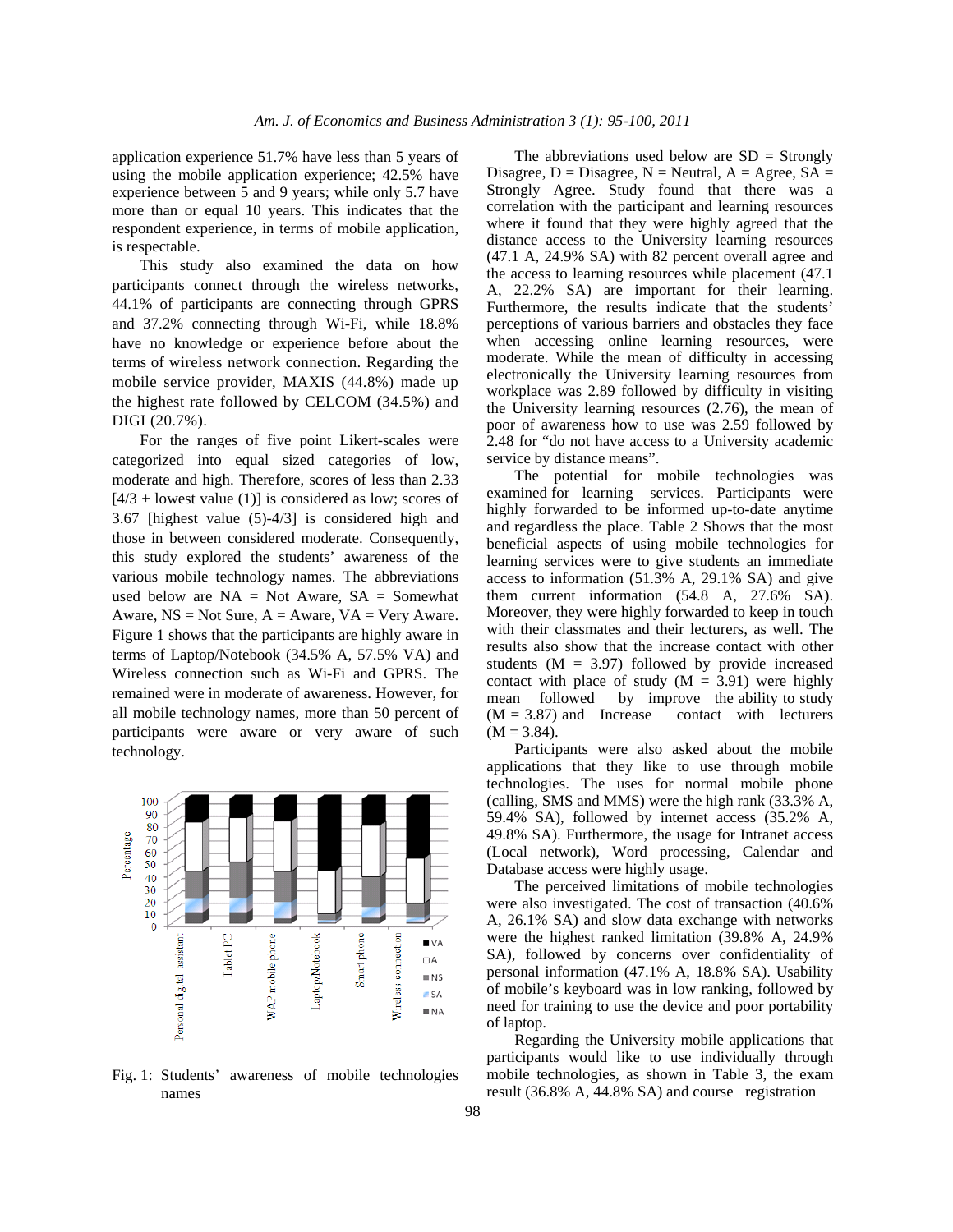|                                                          | Percent |     |      |      |      |      |
|----------------------------------------------------------|---------|-----|------|------|------|------|
| Item                                                     | SD      |     |      |      | SА   | M    |
| Give me current information                              | 0.4     | 4.2 | 13.0 | 54.8 | 27.6 | 4.50 |
| Provide me with increased contact with my place of study | 0.4     | 5.0 | 19.9 | 52.5 | 22.2 | 3.91 |
| Increase my contact with other students                  | 0.4     | 3.4 | 18.4 | 54.8 | 23.0 | 3.97 |
| Increase my contact with my lecturers                    | 0.4     | 7.7 | 19.9 | 51.3 | 20.7 | 3.84 |
| Give me immediate access to information                  | 0.8     | 2.7 | 16.1 | 51.3 | 29.1 | 4.05 |
| Improve my ability to study                              |         | 3.1 | 26.8 | 44.4 | 24.1 | 3.87 |

Table 2: Students' views on the use of mobile technologies for learning services

Table 3: The important university mobile services

|                                           | Percentage |      |      |      |           |      |  |
|-------------------------------------------|------------|------|------|------|-----------|------|--|
| <b>Services</b>                           | <b>SD</b>  | D    | N    | A    | <b>SA</b> | M    |  |
| Library services                          | 1.1        | 5.7  | 23.0 | 39.5 | 30.7      | 3.93 |  |
| Course registration                       | 1.1        | 6.5  | 15.3 | 45.6 | 31.4      | 4.00 |  |
| Calendar, timetable, or schedule services | 0.8        | 5.4  | 21.1 | 42.9 | 29.9      | 3.96 |  |
| Exam result                               | 1.1        | 2.7  | 14.9 | 36.8 | 44.4      | 4.21 |  |
| <b>Admission status</b>                   | 1.1        | 6.5  | 22.2 | 41.0 | 29.1      | 3.90 |  |
| Treasury                                  | 1.9        | 6.1  | 22.6 | 39.1 | 30.3      | 3.90 |  |
| Campus facilities                         | 1.9        | 6.1  | 25.7 | 42.1 | 24.1      | 3.80 |  |
| International students' services          | 3.4        | 12.3 | 30.7 | 30.3 | 23.4      | 3.58 |  |
| Alert system                              | 2.7        | 8.8  | 23.8 | 35.2 | 29.5      | 3.80 |  |

(45.6% A, 31.4% SA) were the highest rank, followed by Calendar and Schedule services (42.9% A, 29.9% SA), Library services (39.5% A, 30.7% SA), Treasury (39.1% A, 30.3% SA), Admission status (41.0% A, 29.1% SA), Campus Facilities (42.1% A, 24.1% SA) and Alert system (35.2% A, 29.5% SA). The international students' services (30.3% A, 23.4% SA) was the in the last rank.

## **CONCLUSION**

 Nowadays, m-learning services are interesting and very recent addition as a new vital platform for the higher education environment. This study explored the requirement for utilizing m-learning services in the higher education environment. Moreover, it provided the knowledge base about the current state of students' awareness about m-learning services. Both of the environment and the infrastructure are appropriate to diffuse m-learning in the higher education environment.

 The results indicate that the higher education environment has the required infrastructure to utilize m-learning services. Furthermore, the results show that the students have adequate knowledge and awareness to use such technology in their education environment. However, the barriers and obstacles that could be faced during the actual use of mobile learning should be considered. Literature shows that while the limitations of mobile technology are reducing over time, the capabilities are going on increasingly. This study

shows that the limitations of m-learning for education are well concerned by students.

 However, Mobile wirelesses technology use in higher education will keep growing and will become the choice of the learning environment.

 This study is part of research to investigate adoption and diffusion of m-learning services among students in the higher education environment.

#### **REFERENCES**

- Alzaza, N.S. and A.N. Zulkifli, 2007. Mobile Based Library Loan Service (MBLLS). Proceeding of the Rural ICT Development Conference, Nov. 20-21, Executive Development Centre (EDC), Sintok, Malaysia, pp: 1-8. http://najishukri.files.wordpress.com/2010/05/pape rmblls.pdf
- Attewell, J., 2005. Mobile Technologies and Learning: A Technology Update and m-Learning Project Summary. 1st Edn., The Learning and Skills Development Agency, London, pp: 19.
- Barker, A., G. Krull and B. Mallinson, 2005. A Proposed Theoretical Model for M-Learning Adoption in Developing Countries. Proceeding of the Mobile technology: The future of learning in your hands, Oct. 25-28. Cape Town, South Africa, pp: 1-10.
- Corlett, D., M. Sharples, T. Chan and S. Bull, 2005. A mobile learning organiser for university students. J. Comput. Assisted Learn., 21: 162-169. DOI: 10.1111/j.1365-2729.2005.00124.x